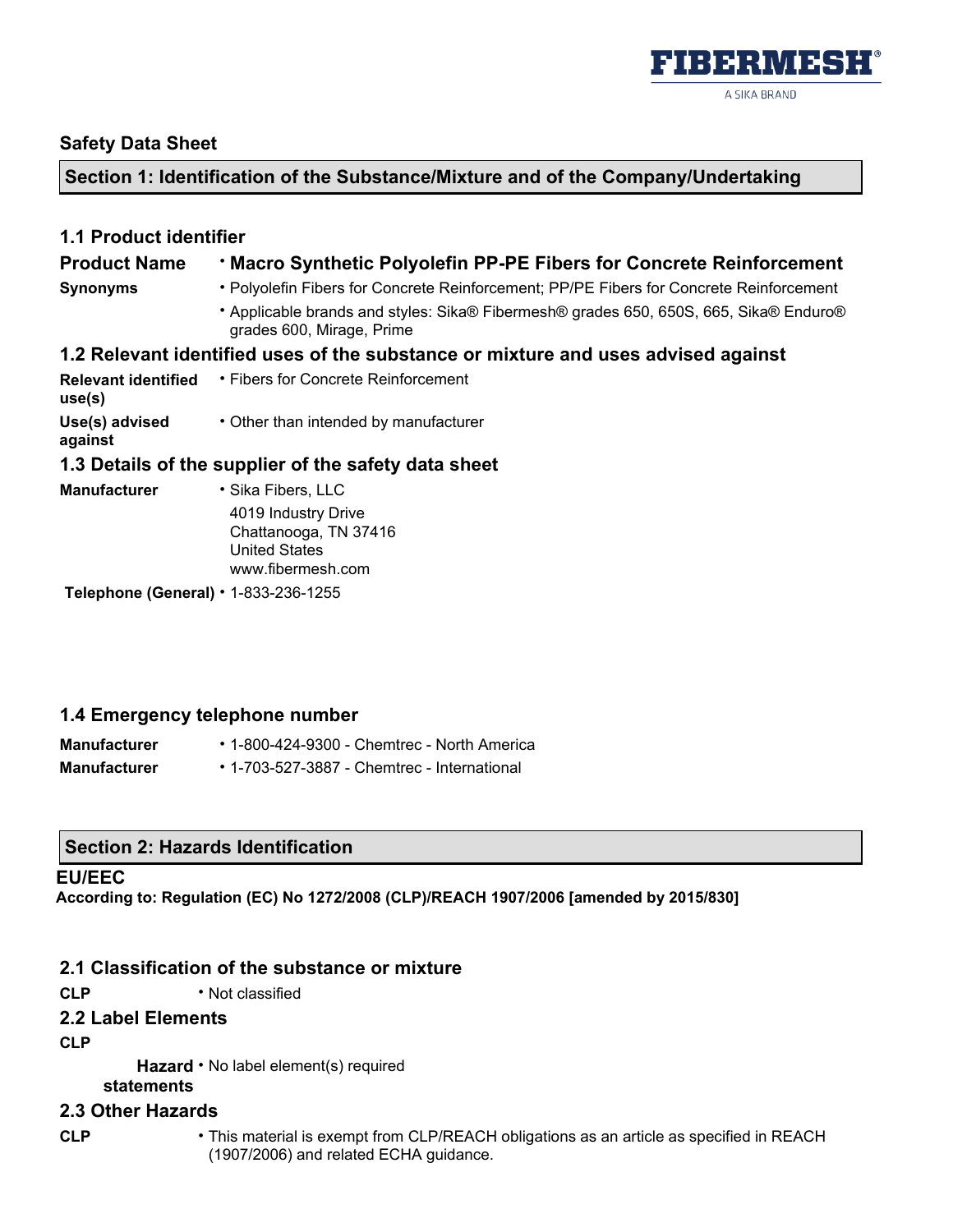

### **UN GHS Revision 3**

**According to: UN Globally Harmonized System of Classification and Labelling of Chemicals (GHS): Third Revised Edition** 

**2.1 Classification of the substance or mixture**

**UN GHS** • Not classified

**2.2 Label elements**

**UN GHS** 

**Hazard statements** • No label element(s) required

**Precautionary statements** 

## **2.3 Other hazards**

**UN GHS** • Under United Nations Globally Harmonized System for the Classification and Labeling of Hazardous Chemicals (GHS) this product is exempt from regulation as a manufactured articl

**United States (US) According to: OSHA 29 CFR 1910.1200 HCS** 

### **2.1 Classification of the substance or mixture**

**OSHA HCS 2012** • Not classified

## **2.2 Label elements**

**OSHA HCS 2012** 

**Hazard**  • No label element(s) required **statements** 

## **2.3 Other hazards**

**OSHA HCS 2012** • Under United States Regulations (29 CFR 1910.1200(c) - Hazard Communication Standard), the product(s) listed above are exempt as article(s) under stated normal conditions of use.

**Canada According to: WHMIS** 

# **2.1 Classification of the substance or mixture**

**WHMIS** • Not classified

### **2.2 Label elements**

**WHMIS** • No label element(s) required.

## **2.3 Other hazards**

**WHMIS** • Under Canadian regulations (Workplace Hazardous Materials Information System (WHMIS) - Hazardous Products Act (HPA), Section 11(1)), these product(s) are exempt and considered manufactured article(s) under stated normal conditions of use.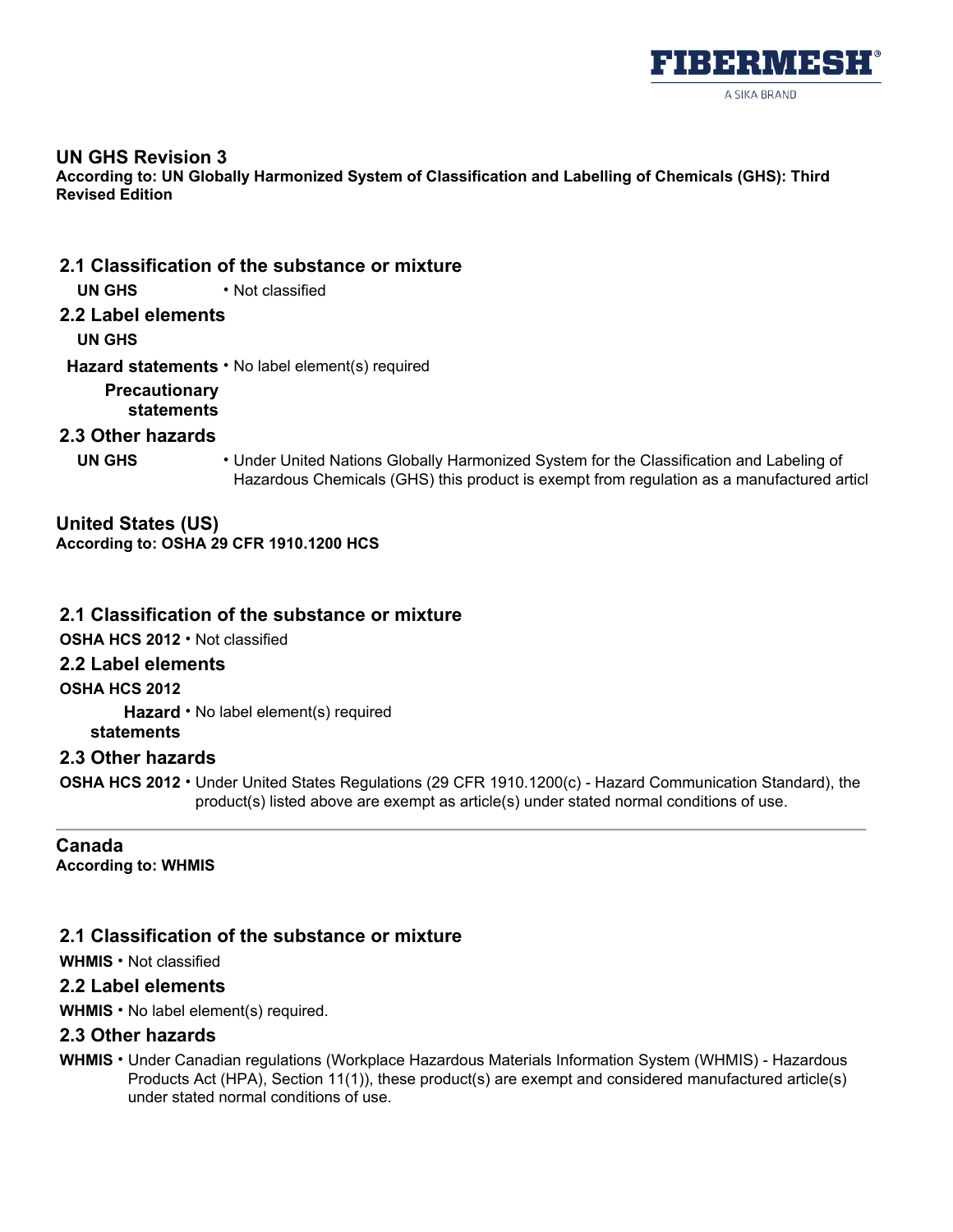A SIKA BRAND

▌▘▞▗▆▏▘▟▗▝▁▌▗▆▙▀▞▌

# **Section 3 - Composition/Information on Ingredients**

## **3.1 Substances**

• Material does not meet the criteria of a substance.

## **3.2 Mixtures**

| <b>Composition</b>                    |                                              |            |                              |  |
|---------------------------------------|----------------------------------------------|------------|------------------------------|--|
| <b>Chemical Name</b>                  | <b>Identifiers</b>                           | %          | <b>Comments</b>              |  |
| Polypropylene                         | CAS:9003-07-0                                | 80% TO 95% | <b>NDA</b>                   |  |
| Polyethylene                          | CAS:9002-88-4                                | 5% TO 19%  | <b>NDA</b>                   |  |
| Lubricants: Fatty acids And/or Esters | <b>NDA</b>                                   | 0.1% TO 1% | <b>NDA</b>                   |  |
| Carbon Black                          | CAS: 1333-86-4<br><b>EC Number:215-609-9</b> | $< 1\%$    | On some pucked products only |  |

# **Section 4 - First Aid Measures**

# **4.1 Description of first aid measures**

| <b>Inhalation</b> | • First aid is not expected to be necessary if material is used under ordinary conditions and as<br>recommended. If signs/symptoms develop, move person to fresh air. Administer oxygen if breathing is<br>difficult. Give artificial respiration if victim is not breathing. If signs/symptoms continue, get medical<br>attention. |
|-------------------|-------------------------------------------------------------------------------------------------------------------------------------------------------------------------------------------------------------------------------------------------------------------------------------------------------------------------------------|
| <b>Skin</b>       | • First aid is not expected to be necessary if material is used under ordinary conditions and as<br>recommended. Wash skin with soap and water. If signs/symptoms develop, get medical attention.                                                                                                                                   |
| Eve               | • First aid is not expected to be necessary if material is used under ordinary conditions and as<br>recommended. If contact with material occurs flush eyes with water. If signs/symptoms develop, get<br>medical attention.                                                                                                        |

**Ingestion** • First aid is not expected to be necessary if material is used under ordinary conditions and as recommended. If signs/symptoms develop, get medical attention.

### **4.2 Most important symptoms and effects, both acute and delayed**

• Under normal conditions of use, no health effects are expected.

## **4.3 Indication of any immediate medical attention and special treatment needed**

**Notes to Physician**  • No specific actions or treatments recommended related to exposure to this material.

## **Section 5 - Firefighting Measures**

## **5.1 Extinguishing media**

**Suitable Extinguishing Media** • Carbon dioxide, regular dry chemical, regular foam, water.

**Unsuitable Extinguishing Media** • No data available.

### **5.2 Special hazards arising from the substance or mixture**

| Unusual Fire and Explosion<br><b>Hazards</b> | • Slight fire hazard.                                                      |
|----------------------------------------------|----------------------------------------------------------------------------|
| <b>Hazardous Combustion</b>                  | • Incomplete burning can produce carbon monoxide and/or carbon dioxide and |
| <b>Products</b>                              | other harmful products.                                                    |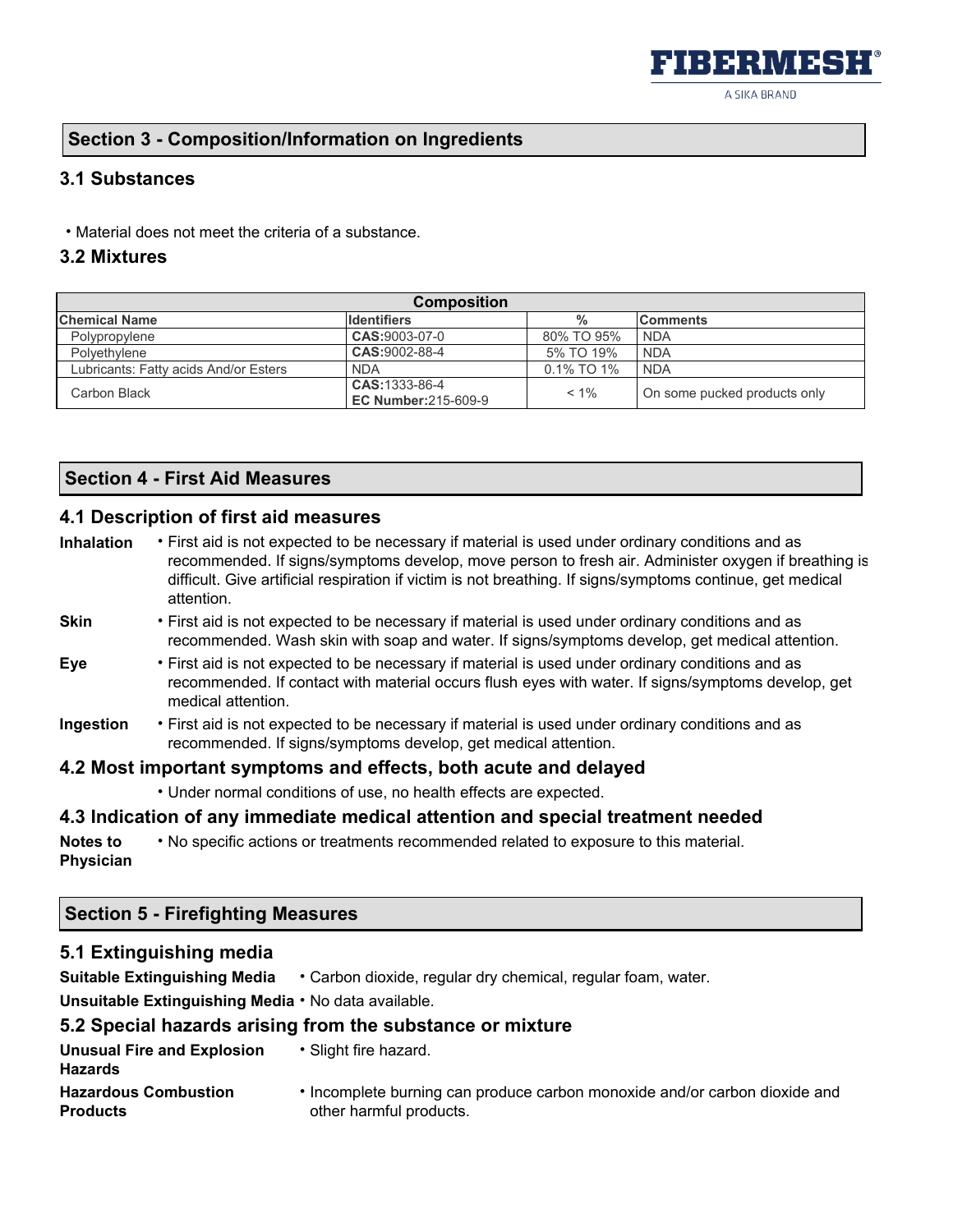

# **5.3 Advice for firefighters**

• Wear positive pressure self-contained breathing apparatus (SCBA). Structural firefighters' protective clothing will only provide limited protection. Move material from fire area if it can be done without risk.

# **Section 6 - Accidental Release Measures**

### **6.1 Personal precautions, protective equipment and emergency procedures**

- **Personal Precautions**  No special precautions expected to be necessary if material is used under ordinary conditions and as recommended.
- **Emergency Procedures**  No emergency procedures are expected to be necessary if material is used under ordinary conditions as recommended. Use normal clean up procedures.

### **6.2 Environmental precautions**

• Keep out of drains and water sources.

### **6.3 Methods and material for containment and cleaning up**

**Containment/Clean-up Measures**  • Contain and remove by mechanical means.

### **6.4 Reference to other sections**

• Refer to Section 8 - Exposure Controls/Personal Protection and Section 13 - Disposal Considerations.

### **Section 7 - Handling and Storage**

### **7.1 Precautions for safe handling**

**Handling** • Use good safety and industrial hygiene practices.

### **7.2 Conditions for safe storage, including any incompatibilities**

**Storage** • Store and handle in accordance with all current regulations and standards. Store product in a dry environment to avoid deterioration of packaging.

### **7.3 Specific end use(s)**

• Refer to Section 1.2 - Relevant identified uses.

## **Section 8 - Exposure Controls/Personal Protection**

### **8.1 Control parameters**

| <b>Exposure Limits/Guidelines</b> |             |                                          |                                            |                        |                                    |                 |
|-----------------------------------|-------------|------------------------------------------|--------------------------------------------|------------------------|------------------------------------|-----------------|
|                                   | Resul       | <b>ACGIH</b>                             | Australia                                  | <b>Belgium</b>         | <b>Czech Republic</b>              | <b>Denmark</b>  |
| Carbon Black<br>$(1333 - 86 - 4)$ |             | TWAs 3 mg/m3 TWA<br>(inhalable fraction) | 3 mg/m3 TWA                                | 3.5 mg/m3 TWA          | $2.0$ mg/m $3$ TWA<br>(dust)       | 3.5 mg/m3 TWA   |
| Polyethylene<br>$(9002 - 88 - 4)$ |             | <b>TWAs Not established</b>              | INot established                           | INot established       | 5 mg/m3 TWA (dust) Not established |                 |
| Polypropylene<br>$(9003-07-0)$    |             | <b>TWAs Not established</b>              | INot established                           | Not established        | 5 mg/m3 TWA (dust) Not established |                 |
|                                   |             |                                          | <b>Exposure Limits/Guidelines (Con't.)</b> |                        |                                    |                 |
|                                   | Resul       | <b>Estonia</b>                           | <b>Finland</b>                             | <b>France</b>          | Greece                             | Iceland         |
| Carbon Black                      |             | TWAs 3 mg/m3 TWA (dust)                  | $3.5 \text{ mg/m}$ 3 TWA                   | 3.5 mg/m3 TWA<br>[VME] | 3.5 mg/m3 TWA                      | 3.5 mg/m3 TWA   |
| $(1333 - 86 - 4)$                 | <b>STEL</b> | Not established                          | 7 mg/m3 STEL                               | Not established        | 7 mg/m3 STEL                       | Not established |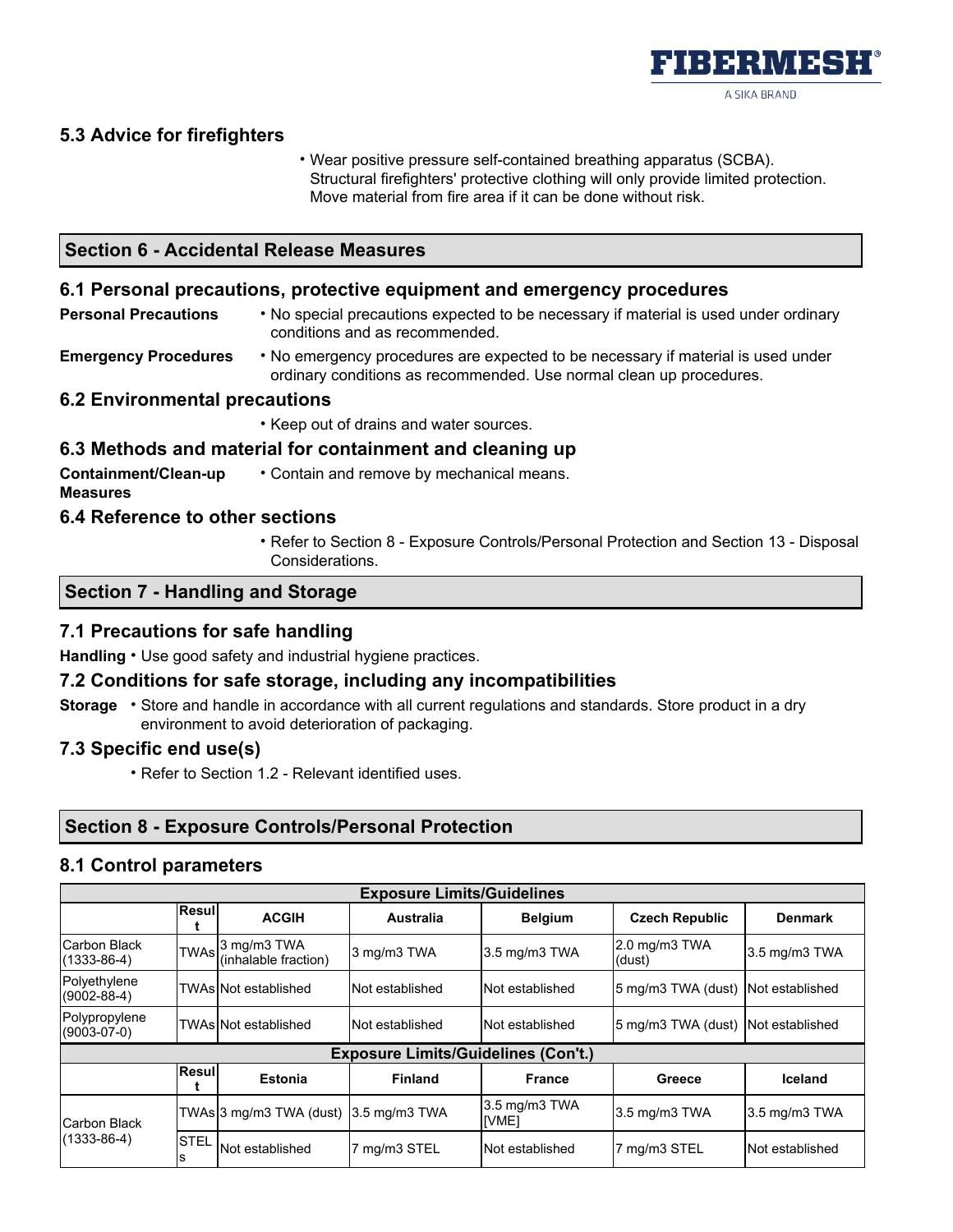

A SIKA BRAND

|                                          | Ceilin<br>gs                               | Not established                                                                        | Not established                            | Not established                                     | Not established                                                                           | 7 mg/m3 Ceiling           |
|------------------------------------------|--------------------------------------------|----------------------------------------------------------------------------------------|--------------------------------------------|-----------------------------------------------------|-------------------------------------------------------------------------------------------|---------------------------|
|                                          | <b>Exposure Limits/Guidelines (Con't.)</b> |                                                                                        |                                            |                                                     |                                                                                           |                           |
|                                          | <b>Resul</b><br>t                          | Ireland                                                                                | <b>Israel</b>                              | Latvia                                              | <b>Malaysia</b>                                                                           | <b>New Zealand</b>        |
| Carbon Black                             |                                            | TWAs 3.5 mg/m3 TWA                                                                     | 3 mg/m3 TWA<br>(inhalable fraction)        | Not established                                     | 3.5 mg/m3 TWA                                                                             | 3 mg/m3 TWA               |
| $(1333 - 86 - 4)$                        | <b>STEL</b><br>s                           | 7 mg/m3 STEL                                                                           | Not established                            | Not established                                     | Not established                                                                           | Not established           |
| Polyethylene<br>$(9002 - 88 - 4)$        |                                            | TWAs Not established                                                                   | Not established                            | 5 mg/m3 TWA (dust,<br>listed under Polymer<br>dust) | Not established                                                                           | Not established           |
| Polypropylene<br>$(9003-07-0)$           |                                            | <b>TWAs Not established</b>                                                            | Not established                            | 5 mg/m3 TWA (dust,<br>listed under Polymer<br>dust) | Not established                                                                           | Not established           |
|                                          |                                            |                                                                                        | <b>Exposure Limits/Guidelines (Con't.)</b> |                                                     |                                                                                           |                           |
|                                          | Resul                                      | <b>NIOSH</b>                                                                           | Norway                                     | <b>OSHA</b>                                         | Poland                                                                                    | Portugal                  |
| <b>Carbon Black</b><br>$(1333 - 86 - 4)$ | <b>TWAs</b>                                | 3.5 mg/m3 TWA; 0.1<br>mg/m3 TWA (Carbon<br>black in presence of<br>Polycyclic aromatic | 3.5 mg/m3 TWA                              | 3.5 mg/m3 TWA                                       | 4.0 mg/m3 TWA<br>[NDS] (applies to<br>carbon black<br>containing<br>Benzo(a)pyrene $<$ 35 | 3.5 mg/m3 TWA<br>[VLE-MP] |
|                                          |                                            | hydrocarbons, as<br>PAH)                                                               |                                            |                                                     | mg in 1 kg of carbon<br>black, total inhalable<br>dust)                                   |                           |
|                                          |                                            |                                                                                        | <b>Exposure Limits/Guidelines (Con't.)</b> |                                                     |                                                                                           |                           |
|                                          | Resul<br>t                                 | Singapore                                                                              | <b>South Africa</b>                        | <b>Spain</b>                                        | Sweden                                                                                    | <b>United Kingdom</b>     |
|                                          |                                            | TWAs 3.5 mg/m3 PEL                                                                     | 3.5 mg/m3 TWA                              | 3.5 mg/m3 TWA<br>[VLA-ED]                           | 3 mg/m3 LLV (total<br>dust)                                                               | 3.5 mg/m3 TWA             |
| <b>Carbon Black</b><br>$(1333 - 86 - 4)$ | <b>STEL</b><br>s                           | Not established                                                                        | 7 mg/m3 STEL                               | Not established                                     | Not established                                                                           | 7 mg/m3 STEL              |

### **Exposure Control Notations**

**Portugal**

•Carbon Black (1333-86-4): **Carcinogens:** (A4 - Not Classifiable as a Human Carcinogen) **South Africa**

•Carbon Black (1333-86-4): **Carcinogens:** (Suspected Human Carcinogen)

**Germany DFG**

•Carbon Black (1333-86-4): **Carcinogens:** (Category 3B (could be carcinogenic for man, inhalable fraction))

### **Exposure Limits Supplemental**

**Israel**

•Carbon Black (1333-86-4): **Action Levels:** (1.50 mg/m3 AL) | **Substances Requiring Environmental - Occu:** (Present)

## **8.2 Exposure controls**

| <b>Engineering</b><br><b>Measures/Controls</b>   | • Adequate ventilation systems as needed to control concentrations of airborne<br>contaminants below applicable threshold limit values. |
|--------------------------------------------------|-----------------------------------------------------------------------------------------------------------------------------------------|
| <b>Personal Protective Equipment</b>             |                                                                                                                                         |
| <b>Respiratory</b>                               | • No respirator is required under normal conditions of use. If respirable dusts are<br>generated, respirator protection may be needed.  |
| Eye/Face                                         | • None required; however, use of eye protection is good industrial practice.                                                            |
| <b>Skin/Body</b>                                 | . Protective gloves are recommended for handling bags of fiber or loose fiber.                                                          |
| <b>Environmental Exposure</b><br><b>Controls</b> | • Follow best practice for site management and disposal of waste.                                                                       |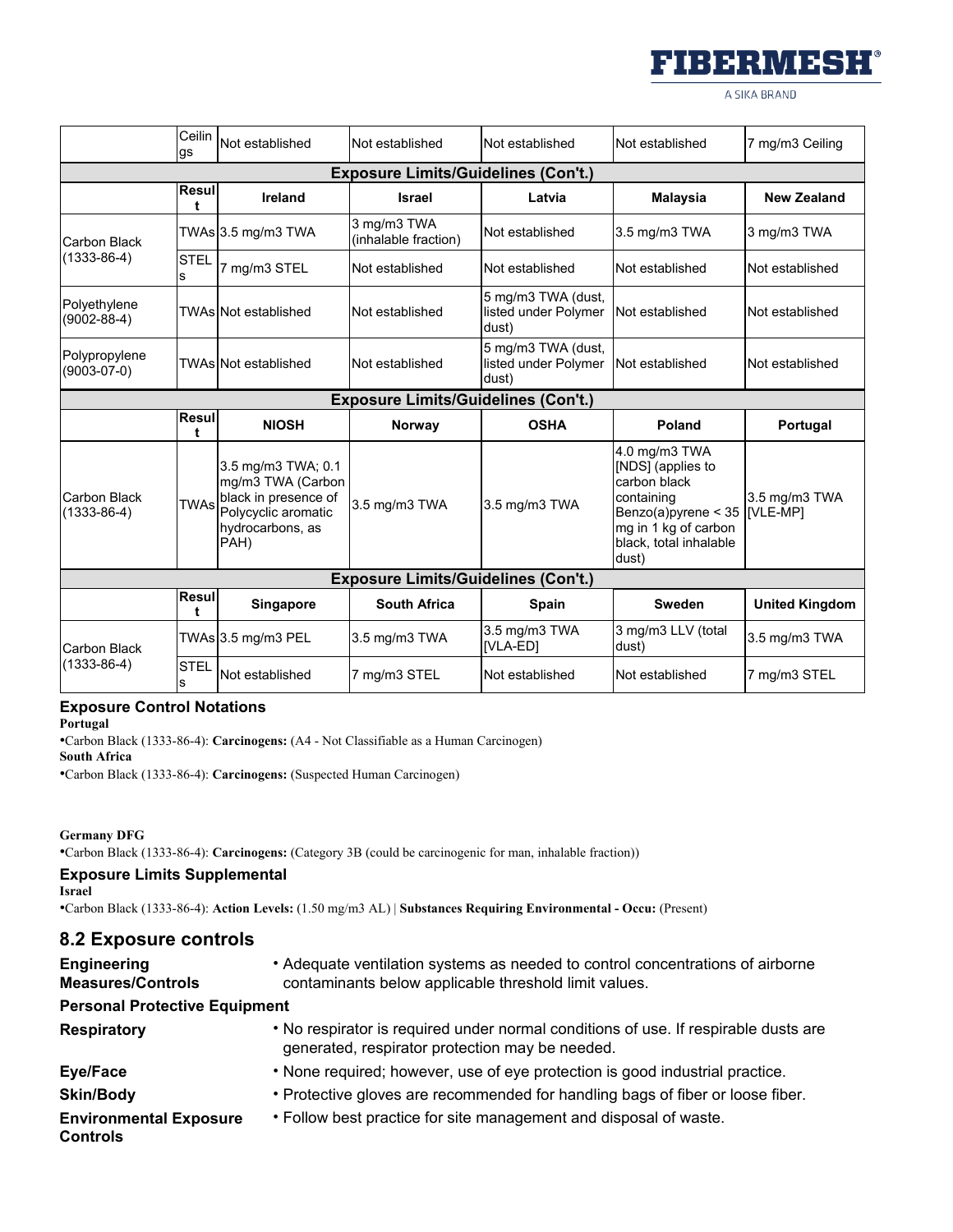

#### **Key to abbreviations**

- ACGIH = American Conference of Governmental Industrial Hygiene
- LLV  $=$  Limit Level Value is the exposure limit for 8-hour<br>work day
- NIOSH = National Institute of Occupational Safety and
- OSHA = Occupational Safety and Health Administration
- PEL = Permissible Exposure Level determined by the Occupational Safety and Health Administration (OSHA)
- STEL = Short Term Exposure Limits are based on 15-minute exposures
- TWA = Time-Weighted Averages are based on 8h/day, 40h/week exposures

# **Section 9 - Physical and Chemical Properties**

# **9.1 Information on Basic Physical and Chemical Properties**

| <b>Material Description</b>                   |                                  |                              |                                                                                                          |
|-----------------------------------------------|----------------------------------|------------------------------|----------------------------------------------------------------------------------------------------------|
| <b>Physical Form</b>                          | Solid                            | Appearance/Description       | Colorless, light gray, or white<br>fibrous materials packaged in<br>paper bags or pucks with no<br>odor. |
| Color                                         | Colorless, light gray, or white. | Odor                         | <b>Odorless</b>                                                                                          |
| Odor Threshold                                | <b>NIL</b>                       |                              |                                                                                                          |
| <b>General Properties</b>                     |                                  |                              |                                                                                                          |
| <b>Boiling Point</b>                          | No data available                | Melting Point/Freezing Point | 160 °C(320 °F)                                                                                           |
| <b>Decomposition Temperature</b>              | No data available                | pH                           | Not relevant                                                                                             |
| Specific Gravity/Relative Density             | $= 0.9$ Water=1                  | <b>Water Solubility</b>      | Negligible $< 0.1 %$                                                                                     |
| Viscosity                                     | Not relevant                     | <b>Explosive Properties</b>  | Not relevant.                                                                                            |
| <b>Oxidizing Properties:</b>                  | Not relevant.                    |                              |                                                                                                          |
| <b>Volatility</b>                             |                                  |                              |                                                                                                          |
| Vapor Pressure                                | No data available                | <b>Vapor Density</b>         | No data available                                                                                        |
| <b>Evaporation Rate</b>                       | No data available                |                              |                                                                                                          |
| <b>Flammability</b>                           |                                  |                              |                                                                                                          |
| <b>Flash Point</b>                            | 383 °C(721.4 °F)                 | <b>UEL</b>                   | No data available                                                                                        |
| LEL                                           | No data available                | Autoignition                 | 404 °C(759.2 °F)                                                                                         |
| Flammability (solid, gas)                     | No data available                |                              |                                                                                                          |
| Environmental                                 |                                  |                              |                                                                                                          |
| <b>Octanol/Water Partition</b><br>coefficient | No data available                |                              |                                                                                                          |

## **9.2 Other Information**

• No additional physical and chemical parameters noted.

## **Section 10: Stability and Reactivity**

### **10.1 Reactivity**

• No dangerous reaction known under conditions of normal use.

### **10.2 Chemical stability**

• Stable under normal temperatures and pressures.

### **10.3 Possibility of hazardous reactions**

• Hazardous polymerization will not occur.

### **10.4 Conditions to avoid**

• None identified.

**10.5 Incompatible materials**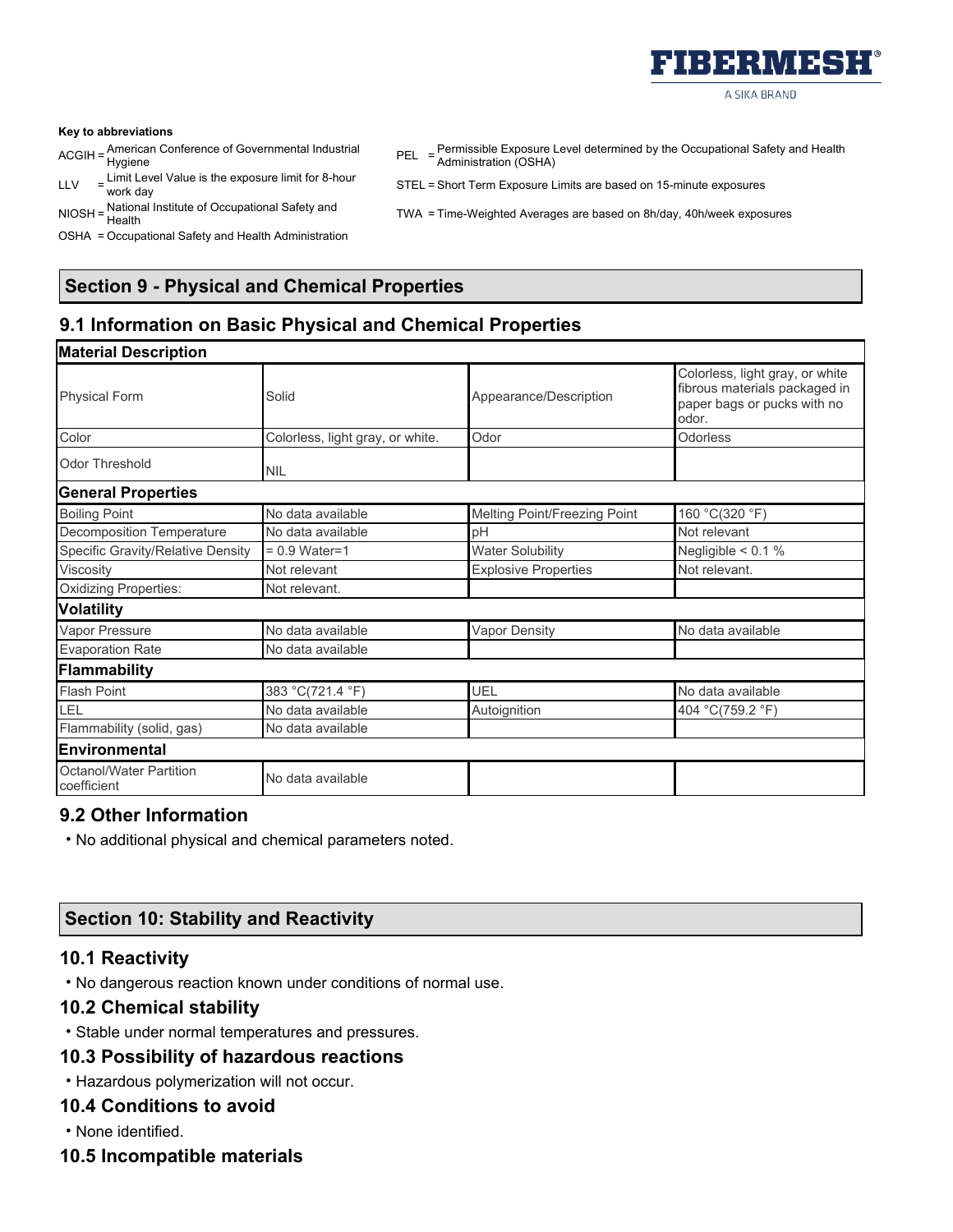

• Oxidizing materials.

# **10.6 Hazardous decomposition products**

• Thermal decomposition products of combustion: oxides of carbon.

# **Section 11 - Toxicological Information**

# **11.1 Information on toxicological effects**

| <b>GHS Properties</b>            | Classification                                                                             |
|----------------------------------|--------------------------------------------------------------------------------------------|
| Acute toxicity                   | <b>EU/CLP</b> ·Not relevant<br><b>UN GHS 3</b> Not relevant<br>OSHA HCS 2012. Not relevant |
| Skin corrosion/Irritation        | <b>EU/CLP</b> ·Not relevant<br><b>UN GHS 3</b> Not relevant<br>OSHA HCS 2012. Not relevant |
| Serious eye damage/Irritation    | <b>EU/CLP</b> •Not relevant<br><b>UN GHS 3</b> Not relevant<br>OSHA HCS 2012. Not relevant |
| Skin sensitization               | <b>EU/CLP</b> ·Not relevant<br><b>UN GHS 3</b> Not relevant<br>OSHA HCS 2012. Not relevant |
| Respiratory sensitization        | <b>EU/CLP</b> ·Not relevant<br><b>UN GHS 3</b> Not relevant<br>OSHA HCS 2012. Not relevant |
| <b>Aspiration Hazard</b>         | <b>EU/CLP</b> ·Not relevant<br><b>UN GHS 3</b> Not relevant<br>OSHA HCS 2012•Not relevant  |
| Carcinogenicity                  | <b>EU/CLP</b> ·Not relevant<br><b>UN GHS 3</b> Not relevant<br>OSHA HCS 2012. Not relevant |
| Germ Cell Mutagenicity           | <b>EU/CLP</b> ·Not relevant<br><b>UN GHS 3</b> Not relevant<br>OSHA HCS 2012. Not relevant |
| <b>Toxicity for Reproduction</b> | <b>EU/CLP</b> ·Not relevant<br><b>UN GHS 3</b> Not relevant<br>OSHA HCS 2012. Not relevant |
| STOT-SE                          | <b>EU/CLP</b> ·Not relevant<br><b>UN GHS 3</b> Not relevant<br>OSHA HCS 2012•Not relevant  |
| STOT-RE                          | <b>EU/CLP</b> ·Not relevant<br><b>UN GHS 3</b> Not relevant<br>OSHA HCS 2012•Not relevant  |

## **Potential Health Effects**

# **Inhalation**

| Acute (Immediate)        | • Under normal conditions of use, no health effects are expected. |
|--------------------------|-------------------------------------------------------------------|
| <b>Chronic (Delayed)</b> | • Under normal conditions of use, no health effects are expected. |
| Skin                     |                                                                   |
| Acute (Immediate)        | • Under normal conditions of use, no health effects are expected. |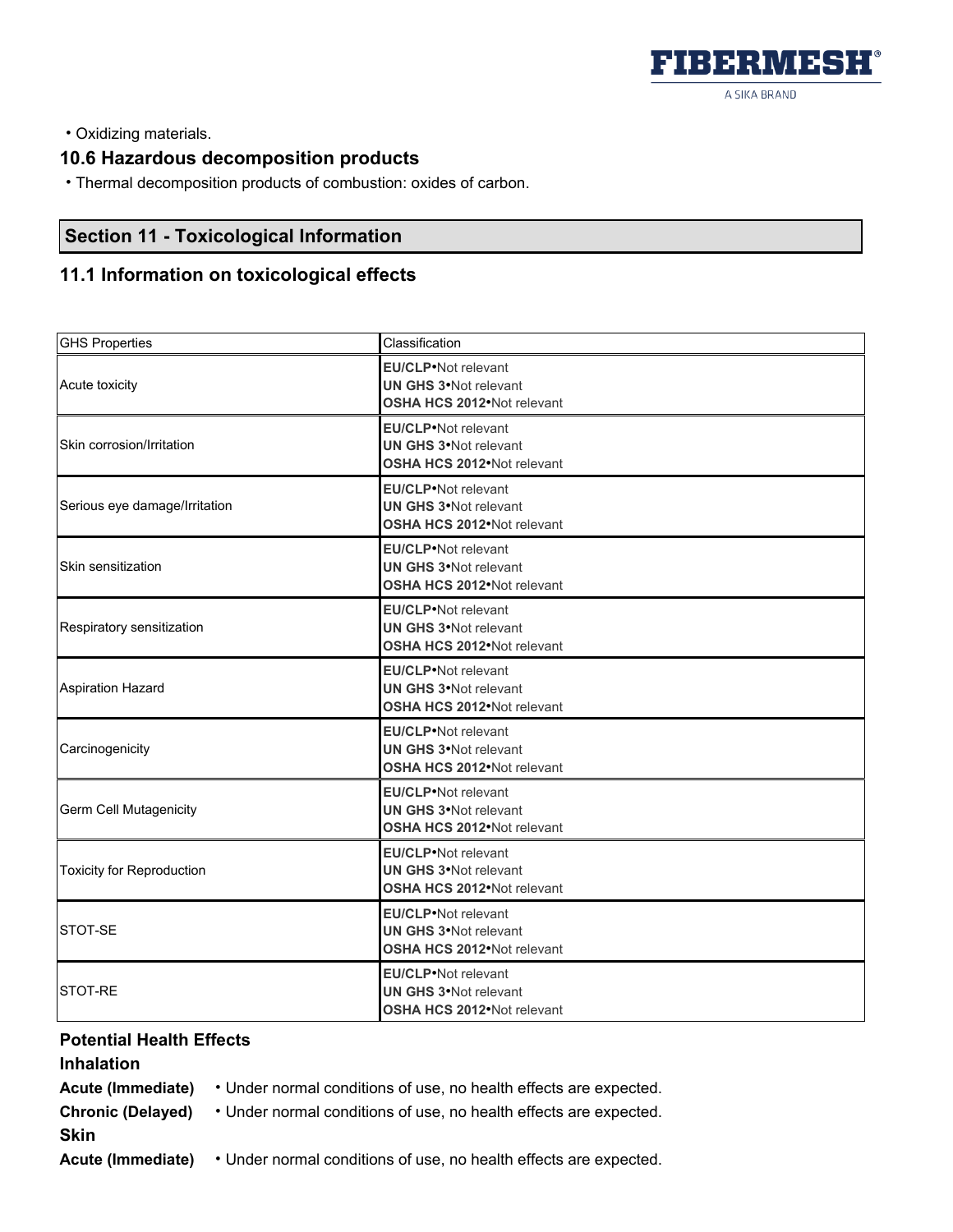

|                                | <b>Carcinogenic Effects</b>                                                                               |
|--------------------------------|-----------------------------------------------------------------------------------------------------------|
| Carcinogenic<br><b>Effects</b> | • Due to the form of the product, exposure to the potentially carcinogenic components is not<br>expected. |
| <b>Chronic (Delayed)</b>       | • Under normal conditions of use, no health effects are expected.                                         |
| Acute (Immediate)              | • Under normal conditions of use, no health effects are expected.                                         |
| Ingestion                      |                                                                                                           |
| <b>Chronic (Delayed)</b>       | • Under normal conditions of use, no health effects are expected.                                         |
| Acute (Immediate)              | • Under normal conditions of use, no health effects are expected.                                         |
| Eye                            |                                                                                                           |
| <b>Chronic (Delayed)</b>       | • Under normal conditions of use, no health effects are expected.                                         |

| <b>Carcinogenic Effects</b> |           |                              |
|-----------------------------|-----------|------------------------------|
|                             | CAS       | IARC                         |
| <b>Carbon Black</b>         | 1333-86-4 | Group 2B-Possible Carcinogen |

# **11.2 Other information**

• The toxicological properties have not been fully investigated. Polypropylene was tested in rats by subcutaneous implantation of discs or powder. Local sarcomas were induced at the site of implantation. Subcutaneous injections are not a normal route of exposure. All inorganic pigments, if present in of this product, are considered to be fully bound within the polymer matrix, and therefore, are not readily available under normal conditions.

# **Section 12 - Ecological Information**

## **12.1 Toxicity**

• Sika Fibers, LLC has not conducted ecological testing on this material.

## **12.2 Persistence and degradability**

• No data available

## **12.3 Bioaccumulative potential**

• No data available

## **12.4 Mobility in Soil**

• No data available

## **12.5 Results of PBT and vPvB assessment**

• No PBT and vPvB assessment has been conducted.

## **12.6 Other adverse effects**

• No studies have been found.

# **Section 13 - Disposal Considerations**

### **13.1 Waste treatment methods**

| <b>Product waste</b> | Dispose of content and/or container in accordance with local, regional, national, and/or |
|----------------------|------------------------------------------------------------------------------------------|
|                      | international regulations.                                                               |
| .                    |                                                                                          |

**Packaging waste**  • Dispose of content and/or container in accordance with local, regional, national, and/or international regulations.

# **Section 14 - Transport Information**

|  | <b>14.1 UN</b> | 14.2 UN proper | 14.3 Transport hazard   14.4 Packing   14.5 Environmental |  |  |
|--|----------------|----------------|-----------------------------------------------------------|--|--|
|--|----------------|----------------|-----------------------------------------------------------|--|--|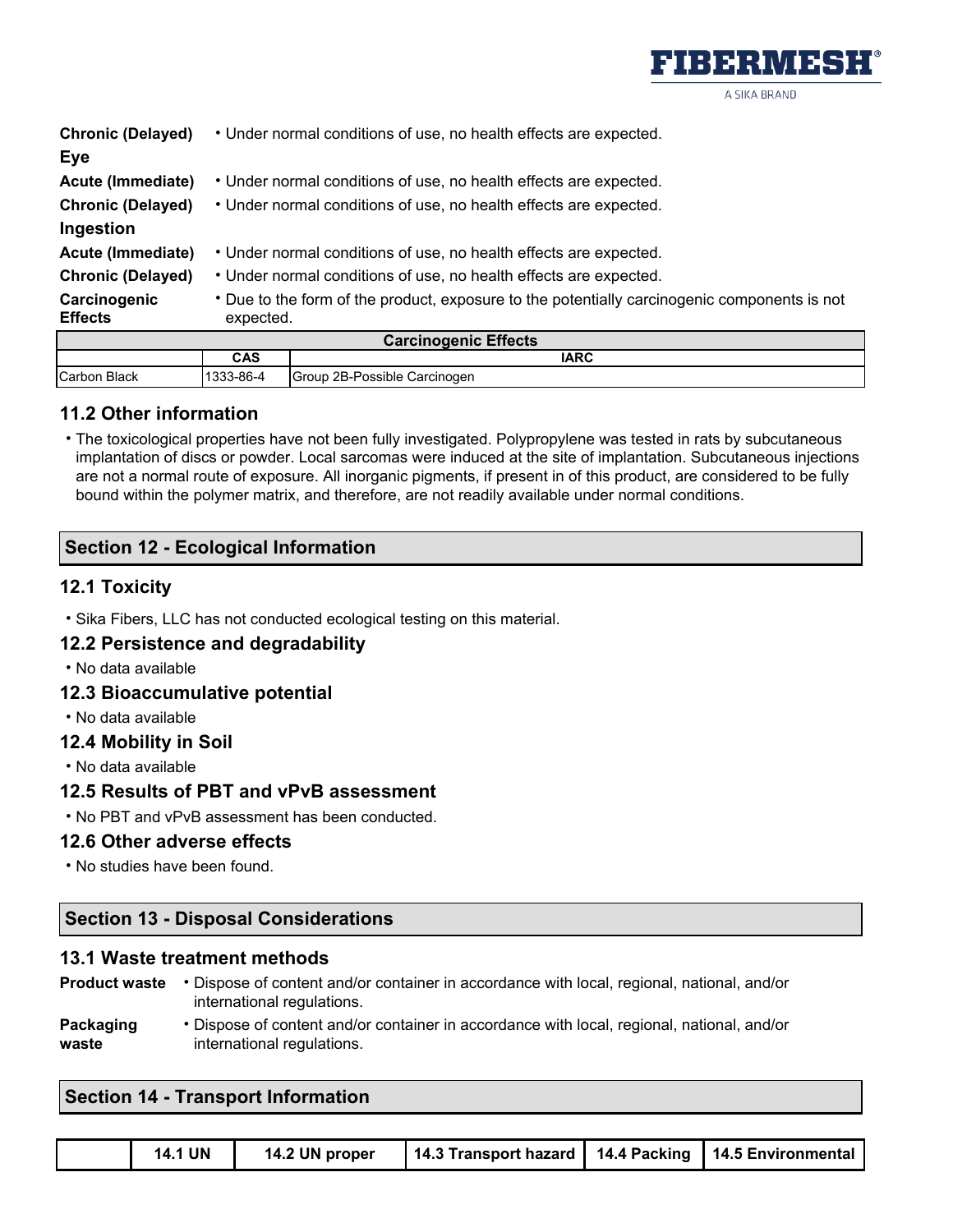

D2A (In certain cases, this

A SIKA BRAND

|                  | number     | shipping name | class(es)  | group      | hazards    |
|------------------|------------|---------------|------------|------------|------------|
| <b>DOT</b>       | <b>NDA</b> | Not Regulated | <b>NDA</b> | <b>NDA</b> | <b>NDA</b> |
| <b>TDG</b>       | <b>NDA</b> | Not Regulated | <b>NDA</b> | <b>NDA</b> | <b>NDA</b> |
| <b>IMO/IMDG</b>  | <b>NDA</b> | Not Regulated | <b>NDA</b> | <b>NDA</b> | <b>NDA</b> |
| <b>IATA/ICAO</b> | <b>NDA</b> | Not Regulated | <b>NDA</b> | <b>NDA</b> | <b>NDA</b> |

### **14.6 Special precautions for user** • None specified.

**14.7 Transport in bulk according to Annex II of Marpol and the IBC Code** • Not Applicable – Article.

# **Section 15 - Regulatory Information**

# **15.1 Safety, health and environmental regulations/legislation specific for the substance or mixture**

### **SARA Hazard Classifications** • None

| Inventory        |            |                   |                    |                  |                  |             |
|------------------|------------|-------------------|--------------------|------------------|------------------|-------------|
| <b>Component</b> | <b>CAS</b> | <b>Canada DSL</b> | <b>Canada NDSL</b> | <b>EU EINECS</b> | <b>EU ELNICS</b> | <b>TSCA</b> |
| Polypropylene    | 9003-07-0  | Yes               | <b>No</b>          | <b>No</b>        | <b>No</b>        | Yes         |
| Carbon Black     | 1333-86-4  | Yes               | .No                | Yes              | Yes              | Yes         |
| Polyethylene     | 9002-88-4  | Yes               | No                 | <b>No</b>        | <b>No</b>        | Yes         |

### **Canada**

### **Labor**

**Canada - WHMIS - Classifications of Substances**

| •Carbon Black                                                         | 1333-86-4 | classification does not<br>apply. For more information,<br>consult the section<br>Substance Specific Issues -<br>Carbon Black, non-<br>respirable on Health<br>Canada's WHMIS Division<br>website.) |
|-----------------------------------------------------------------------|-----------|-----------------------------------------------------------------------------------------------------------------------------------------------------------------------------------------------------|
| •Polyethylene                                                         | 9002-88-4 | Not Listed                                                                                                                                                                                          |
| •Polypropylene                                                        | 9003-07-0 | Uncontrolled product<br>according to WHMIS<br>classification criteria                                                                                                                               |
| <b>Canada - WHMIS - Ingredient Disclosure List</b>                    |           |                                                                                                                                                                                                     |
| •Carbon Black                                                         | 1333-86-4 | 1%                                                                                                                                                                                                  |
| •Polyethylene                                                         | 9002-88-4 | Not Listed                                                                                                                                                                                          |
| •Polypropylene                                                        | 9003-07-0 | <b>Not Listed</b>                                                                                                                                                                                   |
| <b>Environment</b><br><b>Canada - CEPA - Priority Substances List</b> |           |                                                                                                                                                                                                     |
| •Carbon Black                                                         | 1333-86-4 | <b>Not Listed</b>                                                                                                                                                                                   |
| •Polyethylene                                                         | 9002-88-4 | Not Listed                                                                                                                                                                                          |
| •Polypropylene                                                        | 9003-07-0 | <b>Not Listed</b>                                                                                                                                                                                   |
| <b>United States</b>                                                  |           |                                                                                                                                                                                                     |
| Labor                                                                 |           |                                                                                                                                                                                                     |
| U.S. - OSHA - Process Safety Management - Highly Hazardous Chemicals  |           |                                                                                                                                                                                                     |
| •Carbon Black                                                         | 1333-86-4 | Not Listed                                                                                                                                                                                          |
| •Polyethylene                                                         | 9002-88-4 | <b>Not Listed</b>                                                                                                                                                                                   |
| •Polypropylene                                                        | 9003-07-0 | Not Listed                                                                                                                                                                                          |
| U.S. - OSHA - Specifically Regulated Chemicals                        |           |                                                                                                                                                                                                     |
| •Carbon Black                                                         | 1333-86-4 | <b>Not Listed</b>                                                                                                                                                                                   |
| •Polyethylene                                                         | 9002-88-4 | <b>Not Listed</b>                                                                                                                                                                                   |
|                                                                       |           |                                                                                                                                                                                                     |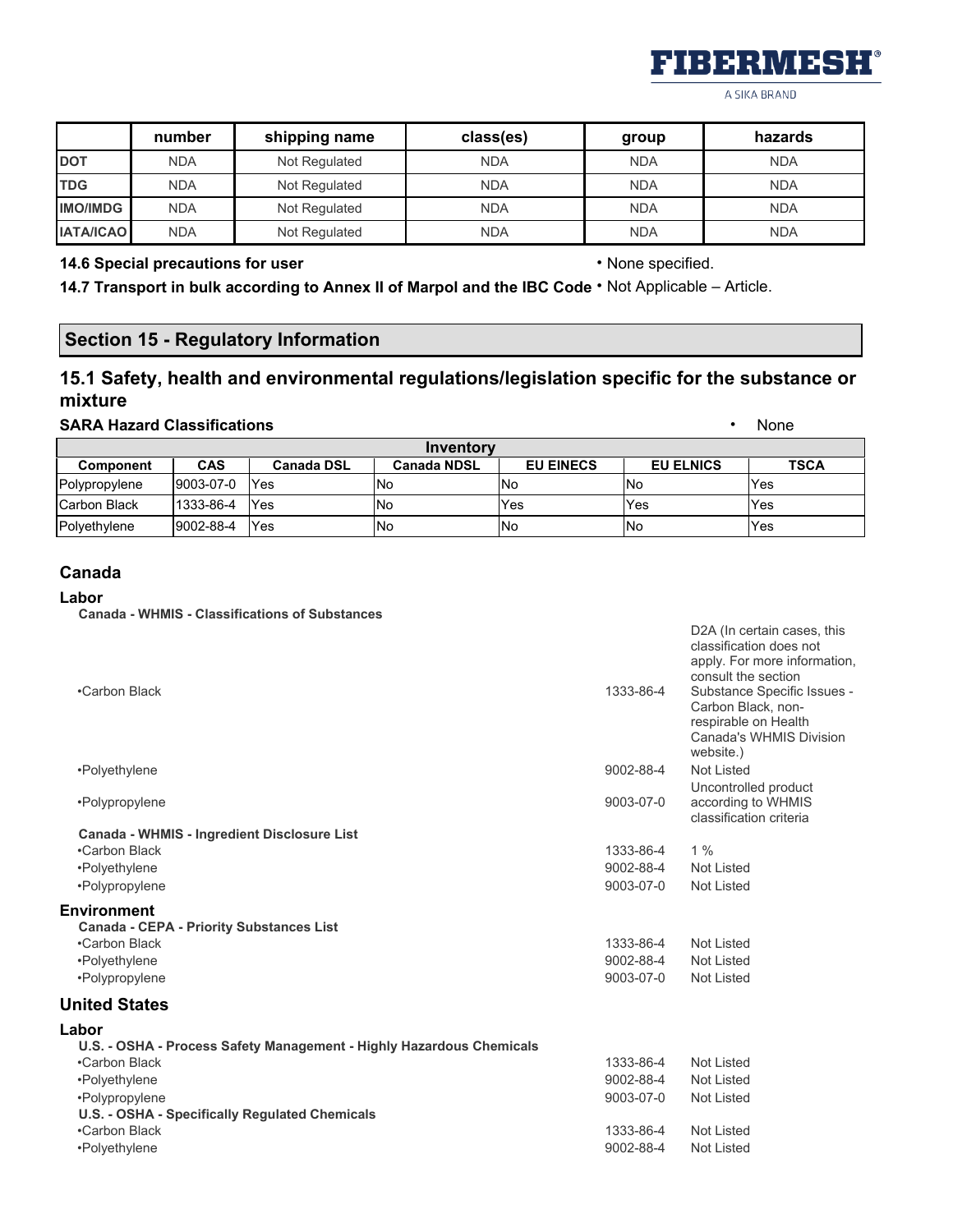

A SIKA BRAND

carcinogen, initial date

| •Polypropylene                                                            | 9003-07-0 | Not Listed        |
|---------------------------------------------------------------------------|-----------|-------------------|
| <b>Environment</b>                                                        |           |                   |
| U.S. - CAA (Clean Air Act) - 1990 Hazardous Air Pollutants                |           |                   |
| •Carbon Black                                                             | 1333-86-4 | Not Listed        |
| •Polyethylene                                                             | 9002-88-4 | <b>Not Listed</b> |
| •Polypropylene                                                            | 9003-07-0 | Not Listed        |
| U.S. - CERCLA/SARA - Hazardous Substances and their Reportable Quantities |           |                   |
| •Carbon Black                                                             | 1333-86-4 | <b>Not Listed</b> |
| •Polyethylene                                                             | 9002-88-4 | Not Listed        |
| •Polypropylene                                                            | 9003-07-0 | <b>Not Listed</b> |
| U.S. - CERCLA/SARA - Radionuclides and Their Reportable Quantities        |           |                   |
| •Carbon Black                                                             | 1333-86-4 | <b>Not Listed</b> |
| •Polyethylene                                                             | 9002-88-4 | Not Listed        |
| •Polypropylene                                                            | 9003-07-0 | Not Listed        |
| U.S. - CERCLA/SARA - Section 302 Extremely Hazardous Substances EPCRA RQs |           |                   |
| •Carbon Black                                                             | 1333-86-4 | <b>Not Listed</b> |
| •Polyethylene                                                             | 9002-88-4 | Not Listed        |
| •Polypropylene                                                            | 9003-07-0 | Not Listed        |
| U.S. - CERCLA/SARA - Section 302 Extremely Hazardous Substances TPQs      |           |                   |
| •Carbon Black                                                             | 1333-86-4 | Not Listed        |
| •Polyethylene                                                             | 9002-88-4 | Not Listed        |
| •Polypropylene                                                            | 9003-07-0 | Not Listed        |
| U.S. - CERCLA/SARA - Section 313 - Emission Reporting                     |           |                   |
| •Carbon Black                                                             | 1333-86-4 | Not Listed        |
| •Polyethylene                                                             | 9002-88-4 | <b>Not Listed</b> |
| •Polypropylene                                                            | 9003-07-0 | Not Listed        |
| U.S. - CERCLA/SARA - Section 313 - PBT Chemical Listing                   |           |                   |
| •Carbon Black                                                             | 1333-86-4 | <b>Not Listed</b> |
| •Polyethylene                                                             | 9002-88-4 | Not Listed        |
| •Polypropylene                                                            | 9003-07-0 | Not Listed        |
|                                                                           |           |                   |

## **United States - California**

### **Environment**

**U.S. - California - Proposition 65 - Carcinogens List**

| 1333-86-4 | 2/21/03 (airborne, unbound<br>particles of respirable size) |
|-----------|-------------------------------------------------------------|
| 9002-88-4 | Not Listed                                                  |
| 9003-07-0 | Not Listed                                                  |
|           |                                                             |
| 1333-86-4 | Not Listed                                                  |
| 9002-88-4 | Not Listed                                                  |
| 9003-07-0 | Not Listed                                                  |
|           |                                                             |
| 1333-86-4 | Not Listed                                                  |
| 9002-88-4 | Not Listed                                                  |
| 9003-07-0 | Not Listed                                                  |
|           |                                                             |
| 1333-86-4 | Not Listed                                                  |
| 9002-88-4 | Not Listed                                                  |
| 9003-07-0 | Not Listed                                                  |
|           |                                                             |
| 1333-86-4 | Not Listed                                                  |
| 9002-88-4 | Not Listed                                                  |
| 9003-07-0 | Not Listed                                                  |
|           |                                                             |
| 1333-86-4 | Not Listed                                                  |
| 9002-88-4 | Not Listed                                                  |
| 9003-07-0 | Not Listed                                                  |
|           |                                                             |

# **15.2 Chemical Safety Assessment**